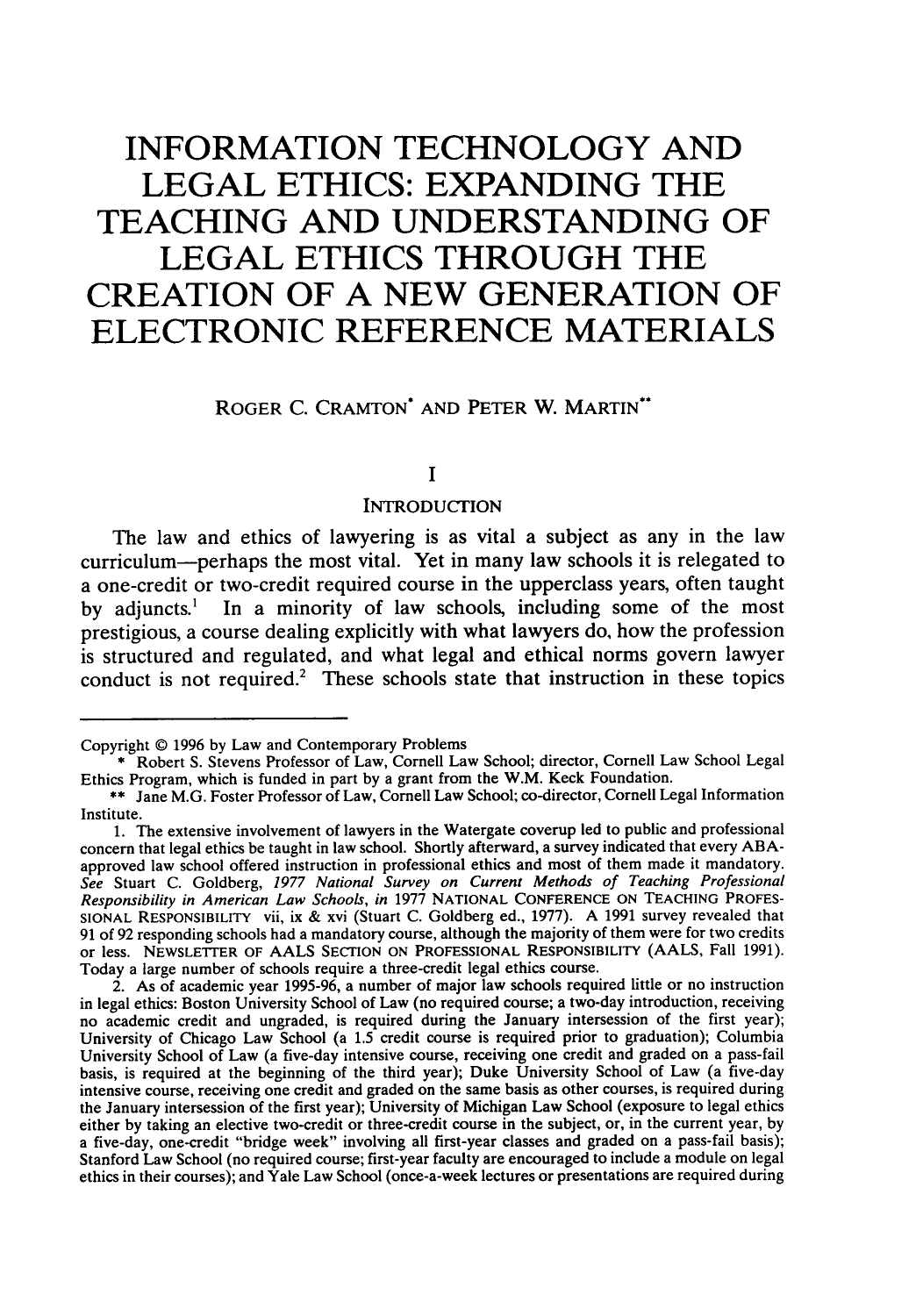"pervades" the curriculum but, when questioned, concede that most of their teachers neither feel comfortable dealing with legal ethics nor devote substantial time in their courses to it.<sup>3</sup> The pervasive method by itself is usually a pretense rather than a reality. To be effective, it must be supplemented by a required course in the subject and by faculty agreement, supported by monitoring, to include ethics modules in required and heavily elected law school courses.

What would be the elements of an ideal law curriculum that recognized that the law and ethics of lawyering (and associated issues concerning access to legal services and the behavior and regulation of the legal profession) are as important to legal education as core subjects such as civil procedure, contracts, torts, and property? Our answer is clear. First, the subject would be a significant part of the required curriculum of the formative first year of law school.4 Second, if the first-year treatment were less than a three-credit course, an upperclass requirement of at least that dimension would provide systematic treatment of the subject. Third, the basic concepts of the subject—such as confidentiality, avoidance of conflicting interests, and the significance of the lawyer's distinct roles as a counselor (the private ordering carried on in the law office) and as an advocate (the lawyer's partisan and combative role in contentious public proceedings)-would be explored and replicated in the practice contexts that form the implicit but specific backdrop of most widely elected courses, such as corporate practice, criminal prosecution or defense, matrimonial dissolution, and estate planning. In short, the law and ethics of lawyering would pervade the curriculum, just as the core issues of first-year civil procedure or contracts are revisited in richer detail in upperclass courses that deal with procedural topics (such as Administrative Law, Evidence, Advanced Civil Procedure, Federal Courts, Conflict of Laws, and Trial Practice) or contractual relations (such as Commercial Law, Debtor-Creditor, Insurance, and various transactional courses). Fourth, because students learn in different ways and at different times, a variety of teaching methods would be used in this succession of courses, some employing a rigorous dialectical approach, others involving other approaches such as humanistic inquiry or clinical methods. This array of elective offerings also would offer more specific treatment of individual

the first term of law school on a non-credit, ungraded basis). Note that none of the seven schools require that each J.D. student take at least two semester hours of instruction in legal ethics.

<sup>3.</sup> For a discussion of the possibilities and limitations of the "pervasive" approach, see Deborah L. Rhode, *Ethics by the* Pervasive Method, 42 J. LEGAL EDuc. 31, 50-56 (1992).

<sup>4.</sup> Two possibilities are discussed in the papers published in this symposium. The first is a required first-year course devoted to professional ethics. See Stephen M. Bundy, *Ethics Education in the First Year: An Experiment,* 58 LAW & CONTEMP.PROBS. 19 (Summer/Autumn 1995). The second is a first-year introduction such as at Duke (one-week intersession course) and Michigan ("bridge week" involving several first-year sections). *See* Thomas B. Metzloff, *Seeing the Trees Within the Forest:* Contextualized Ethics Courses as a Strategy for *Teaching* Legal Ethics, 58 LAW & CONTEMP.PROBs. 227 (Summer/Autumn 1995) (Duke); Heidi Li Feldman, Enriching *the Ethics* Curriculum: From Requirement *to Desire,* 58 LAW & CONTEMP.PROBS. 51 (Summer/Autumn 1995) (Michigan); Edmund B. Spaeth, Jr., et al., *Teaching* Legal *Ethics: Exploring the Continuum,* 58 LAW & CONTEMP.PROBS. 154- 56 (Summer/Autumn 1995) (describing Penn's two-week first-year course taught prior to 1992).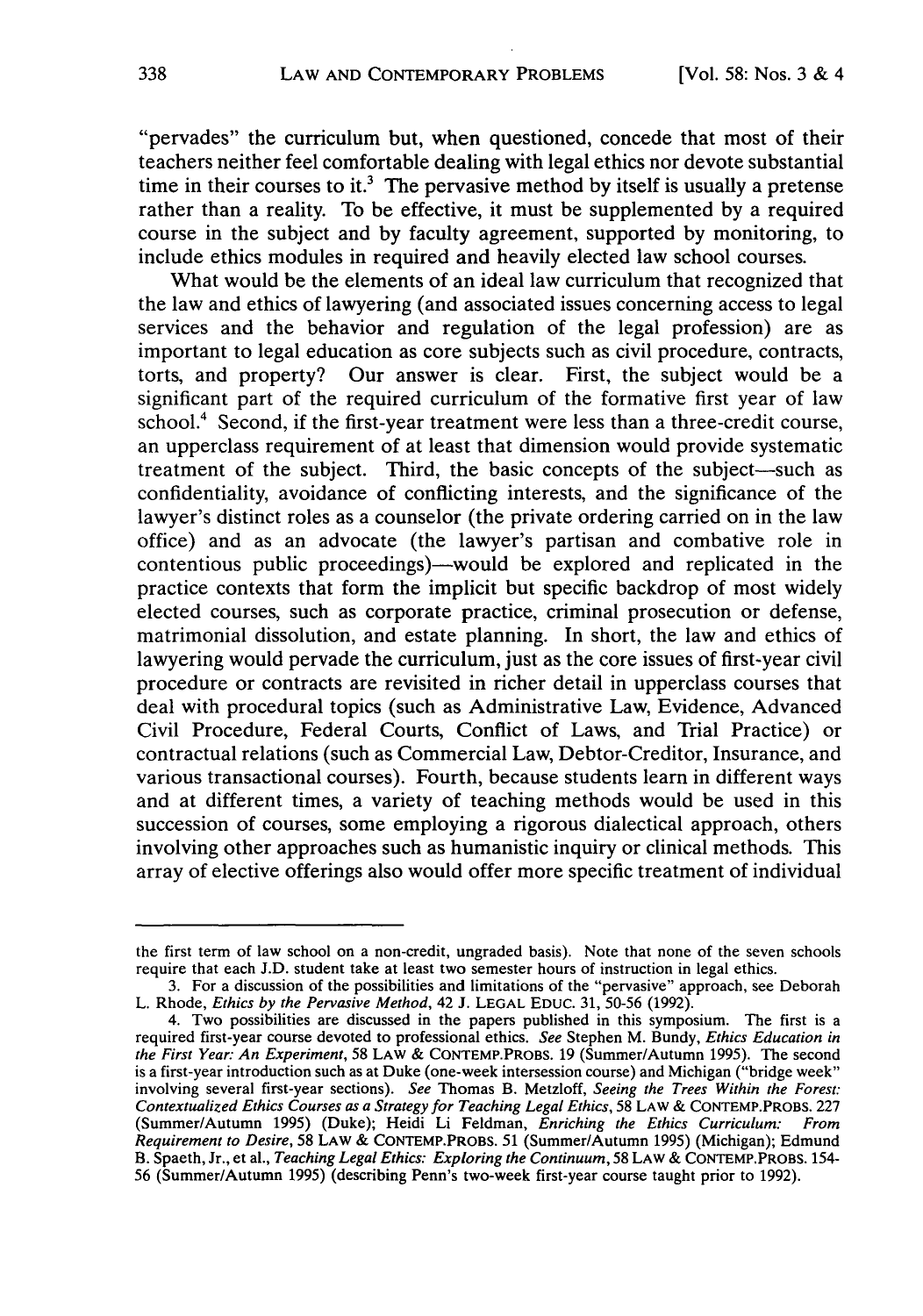practice contexts to smaller groups of students (such as ethics in tax practice) and interdisciplinary seminars connecting lawyers and the legal profession to some related body of information or ideas (such as history or sociology of the legal profession, lawyering and moral philosophy, economic analysis of legal institutions). Finally, most of these subjects, and especially the required courses, would be taught primarily by tenured and tenure-track members of the faculty who have a serious scholarly interest in the law and ethics of lawyering.

The painful reality is that not a single law school in the United States combines in its current faculty and curriculum the elements mentioned above. Professional ethics receives prominent attention in deans' speeches or law alumni publications, but gets a whisper and a promise when it comes to selection of law faculty, inclusion in the core curriculum, and pursuit of faculty research interests. Perhaps the underlying purpose of the W.M. Keck Foundation's recent grant program in the field of legal ethics is an attempt to remedy this neglect in the law schools and, through broadened understanding by law graduates, heighten ethical awareness in the practicing profession.

Cornell Law School's use of the Keck grant takes a series of steps toward this ideal curriculum. The grant program is designed to expand and improve the teaching of legal ethics at the law school by a combination of means: first, add to the challenge, interest, and depth of the current required three-credit course on the law and ethics of lawyering; second, expand and improve the teaching of legal ethics throughout the law curriculum by encouraging faculty members to introduce legal ethics in first-year and upperclass courses that are part of the law school's "core curriculum"—that identifiable group of subjects that are either required or highly elected; and, third, utilize new technology to build and disseminate a rich collection of legal ethics materials.

The first two elements are largely inward-looking, designed to improve our efforts at Cornell, but they reach out by providing a format or content that will enable law teachers elsewhere to achieve the same objectives. The third element is primarily outward-directed: the creation of a major new information resource available either free of charge or at low cost to law students, law teachers, lawyers, courts, and the general public. Indeed, this material will be available to anyone anywhere who can access the Internet.

Part II of this essay presents a very brief summary of the inward-looking elements of the Cornell program, which parallel efforts at a number of other law schools to improve the basic required course in professional ethics and to encourage the pervasive teaching of the subject throughout the law curriculum. Because efforts of this kind, including their advantages and drawbacks, are discussed in a number of other papers in this symposium,<sup>5</sup> we shall focus in Part

*<sup>5.</sup> See especially* Bundy, *supra* note 4; Robert P. Burns, *Teaching the Basic Ethics Class Through Simulation: The Northwestern Program in Advocacy and Professionalism,* 58 LAW **&** CONTEMP. PROBS. 37 (Summer/Autumn 1995); Susan P. Koniak & Geoffrey C. Hazard, Jr., *Paying Attention to the Signs,* 58 LAW **& CONTEMP.** PROBS. 117 (Summer/Autumn 1995); Carrie Menkel-Meadow & Richard H. Sander, *The "Infusion" Method at UCLA: Teaching Legal Ethics Pervasively,* 58 LAW & **CONTEMP.**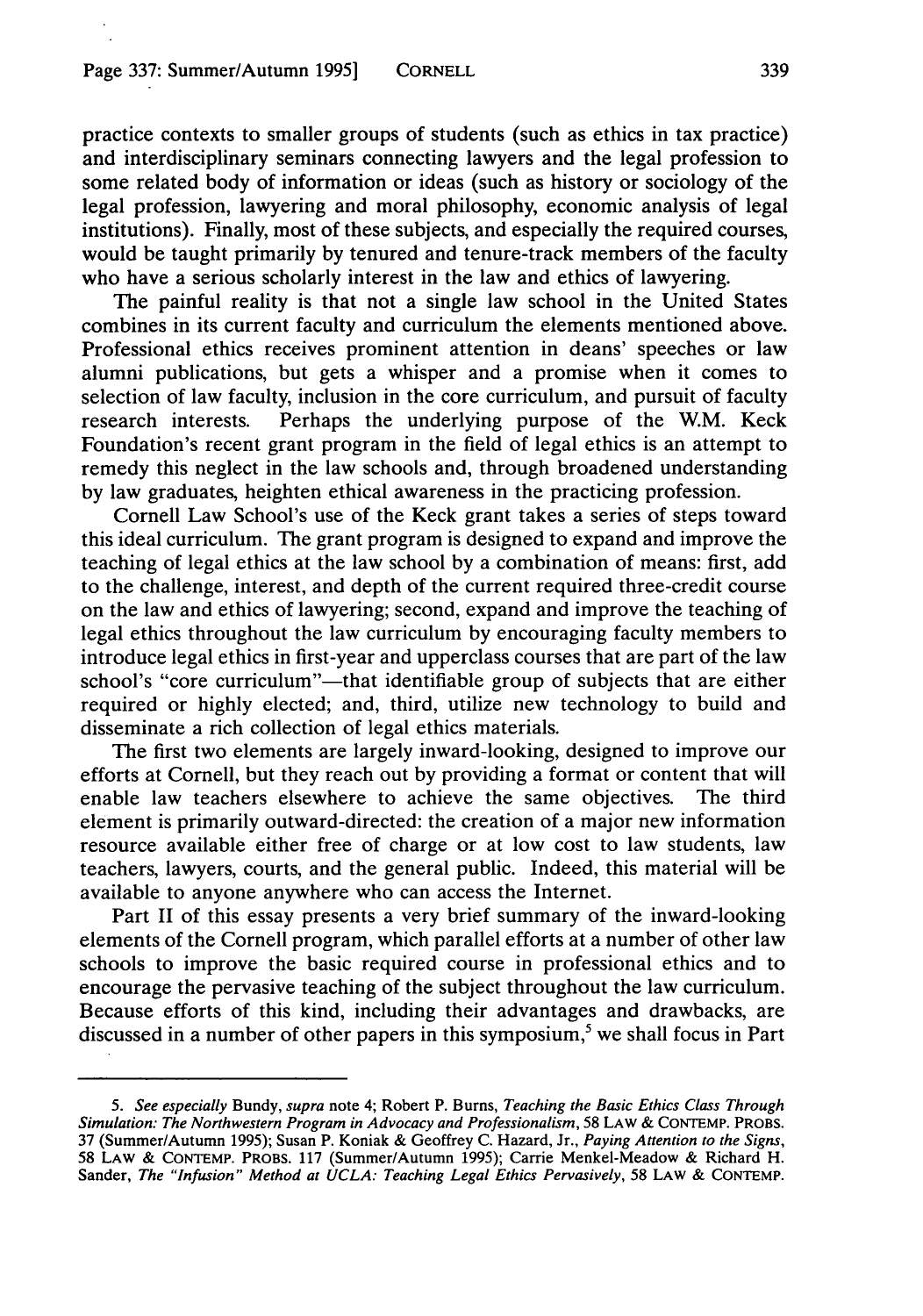III on the unique aspect of the Cornell program: the preparation and dissemination of electronic material on legal ethics on a state-by-state basis. This material can provide law teachers and practitioners with a comprehensive resource adaptable to their individual needs. Most of this essay and the computer disk (CD-ROM) that is inserted in an envelope inside the rear cover of this issue of *Law and Contemporary Problems* provide information concerning this technological innovation. For additional information, the reader may examine the current, and probably much expanded, legal ethics library through the Cornell Legal Information Institute's Internet address or by communicating with the Institute by phone, fax, or e-mail.<sup>6</sup>

#### II

## IMPROVING THE BASIC COURSE AND PERVASIVE INSTRUCTION

## A. Case Studies

Cornell uses its grant from the W.M. Keck Foundation to expand and improve the teaching of legal ethics throughout the law curriculum by bringing into a large number of required or highly elected courses structured discussions with experienced and thoughtful practitioners about pervasive legal ethics problems. During fall term 1995, for example, civil procedure teachers cooperated with legal ethics teachers in two-hour programs on discovery abuse: they discussed a rich case study with civil litigators who struggle daily with the question of interpreting and responding to discovery requests.

We use the term "case study" to describe an actual or hypothetical situation that presents important issues of professional ethics in a practice setting that is relevant to the law school course for which it is designed. The case is then supported by text, rules, and excerpts that provide what the regular course materials do not-a thorough treatment of the law and ethics of lawyering relevant to the case. The students are placed in the lawyer's position of considering the alternative courses of action available, which forces an evaluation of the consequences of the possible paths. In their initial use, the problems are being presented with the assistance of distinguished practitioners with expertise in both the substantive and ethical aspects of the case study. These lively interactions of students and practitioners provide the basis for a series of further developments: improvement of the problem; generation of a teacher's guide for the problem's future use; enhancement of the instructor's capacity and

PROBS. 129 (Summer/Autumn 1995); Deborah L. Rhode, *Into the Valley of Ethics: Professional Responsibility and Educational Reform,* 58 LAW & CONTEMP. PROBS. 139 (Summer/Autumn 1995); David B. Wilkins, *Redefining the "Professional" in Professional Ethics: An Interdisciplinary Approach to Teaching Professionalism,* 58 LAW & CONTEMP. PROBS. 241 (Summer/Autumn 1995).

<sup>6.</sup> The Internet address is *http://www2.law.cornell.edu/folio.pgi/RPC-0 VER VIEW?.* The phone number is (607) 255-6536, and the fax number is (607) 255-7193.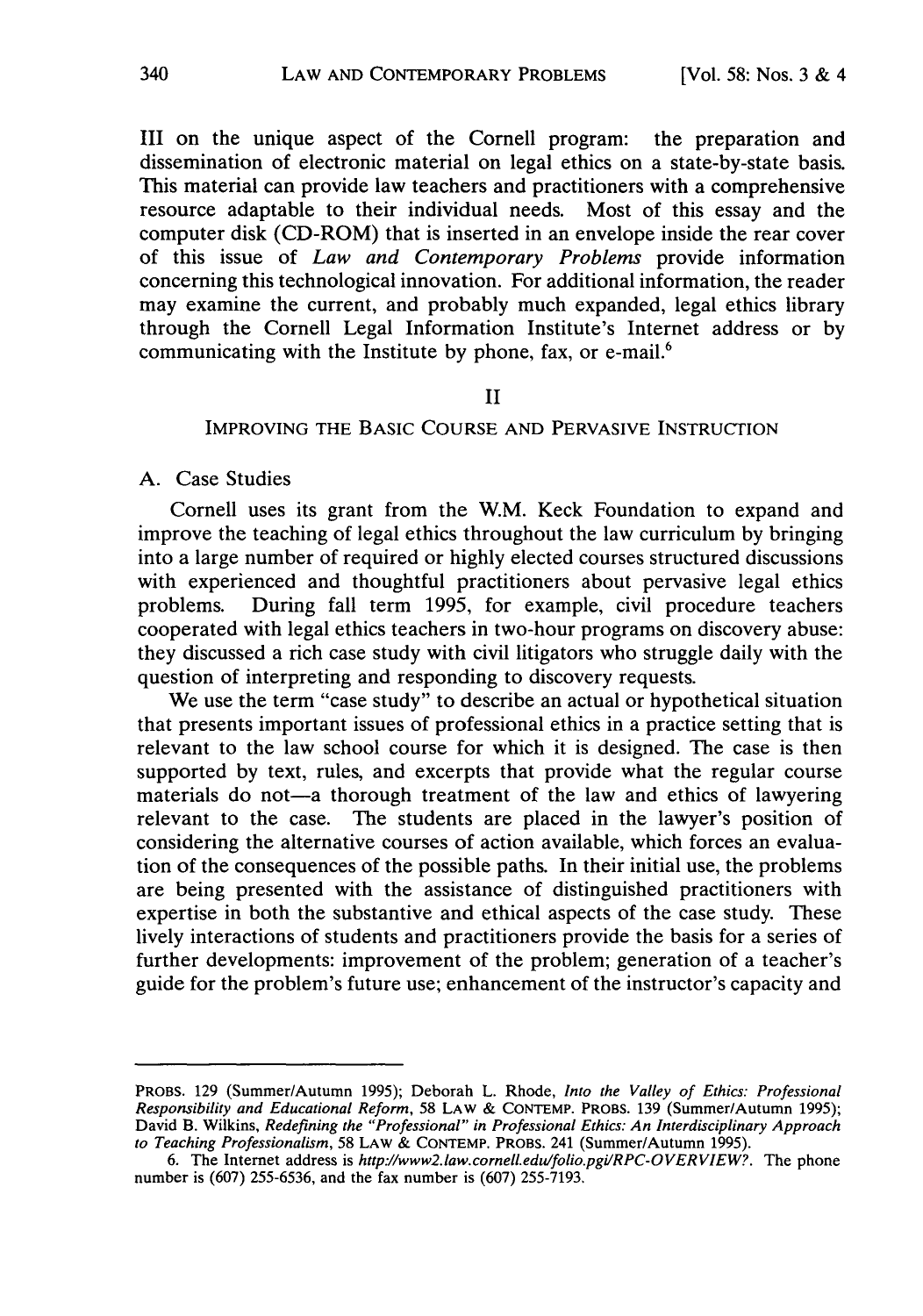willingness to teach the problem in the future without outside assistance; and, finally, dissemination of the case study for use elsewhere.

Two other case studies were developed and considered for use in the fall of 1995. One exposed the large class in Trusts and Estates to an intensive discussion of the legal and moral issues of loyalty, confidentiality, and conflict of interest in joint representation of a husband and wife in estate planning. A second case study, which was used in the core course in corporations, dealt with the problems faced by a lawyer representing a corporation when the lawyer suspects, then learns, that the persons in control are engaged in an illegal course of conduct. All three case studies were also used in a one-hour class session of the required Professional Ethics course, with the outside practitioners adding energy, credibility, and interest to the basic course.

Six additional case studies were prepared by Professor Roger C. Cramton for use during academic year 1995-96; others are in preparation for use in future years. Teachers in the particular subject matter cooperate in the preparation of the case studies and the manner of their use. It is hoped that a library of such materials will be available, perhaps growing at the rate of six case studies annually, through either a commercial publisher or on a free basis via Internet and computer disk.

The case studies are intended to encourage and enable teachers of courses throughout the law curriculum to include a sophisticated legal ethics component in their courses and to supplement and improve the teaching of professional ethics, which now is confined generally to a required upperclass course. The need for this approach rests on several well-founded assumptions. First, most casebooks include very little material on important ethics issues that frequently arise in the areas of practice dealt with in the course, such as estate planning (Trusts & Estates) or corporate representation (Corporations). Second, many law teachers are unfamiliar with much of the case law, ethics rules, ethics opinions, and academic commentary dealing with issues of the law and ethics of lawyering. Because legal academics feel a compulsion to have near total control of every issue undertaken in core courses, this unfamiliarity leads them to avoid explicit treatment of ethical issues. Nevertheless, lessons of lawyer role and conduct are taught implicitly, indirectly and often badly, even though not explicitly. Finally, because law practice is highly contextual in nature, generalizations about lawyer behavior invariably fail to reflect the circumstances, conditions, and substantive rules of a particular area of practice. Exposing students to these variations throughout the curriculum is a good way to heighten their ethical sensitivity.

## B. Visitors From Practice and Colloquia

A related aspect of the Cornell Keck project involves the use of practitioners to teach advanced courses and workshops that relate ethics issues to an area of practice (such as ethics issues in tax practice) and the mounting of larger scale colloquia involving scholars, judges, and lawyers in discussion of cutting-edge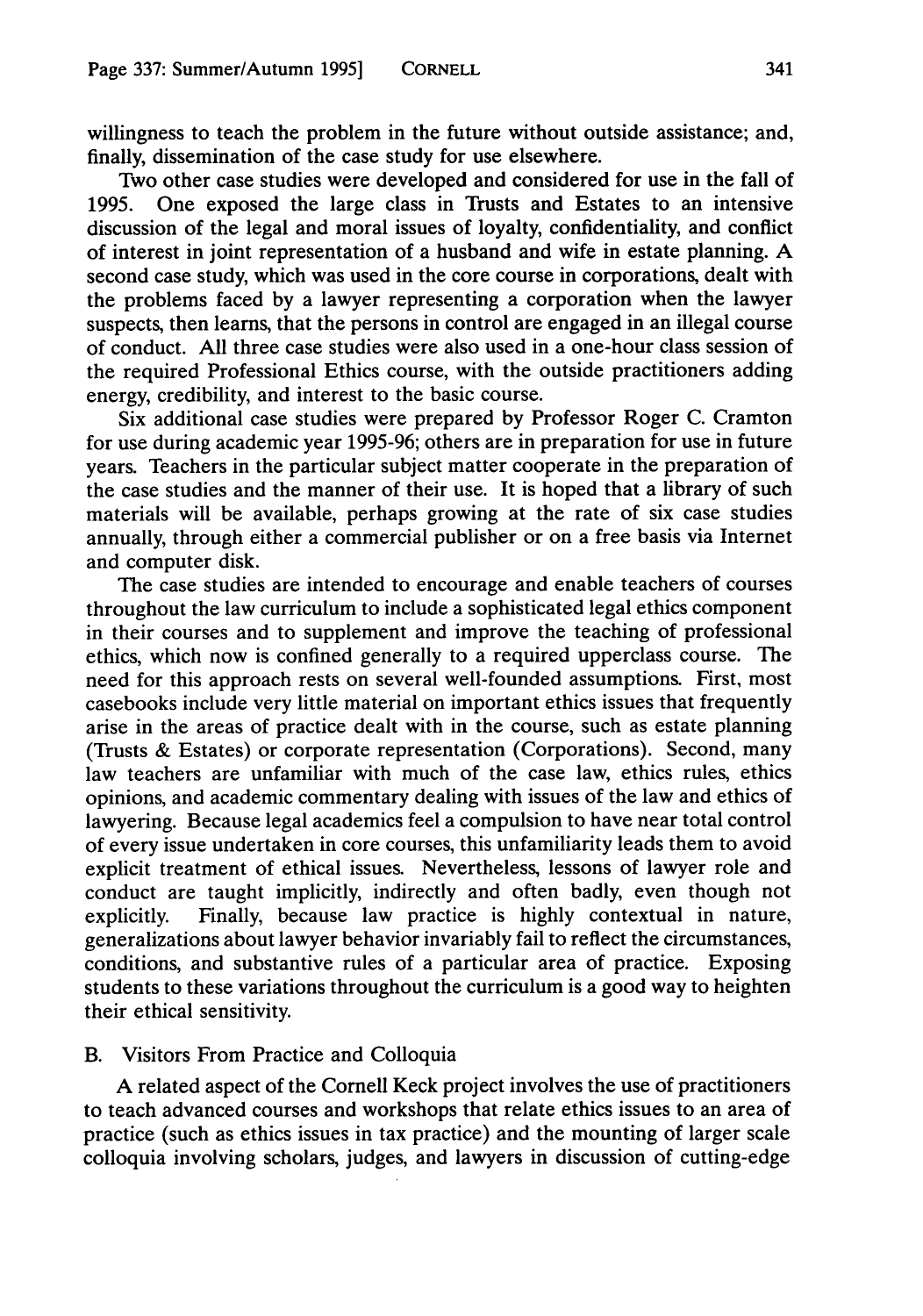problems that also involve serious legal ethics issues. The first colloquium, dealing with tort, procedural, and ethics issues in mass tort settlement class actions, is available in published form in a special-issue of the *Cornell Law Review.7*

In summary, Cornell's inward-looking activities are designed to improve the teaching of professional responsibility along several dimensions: (1) supplement the interest and intellectual challenge of the required professional responsibility course; (2) encourage faculty members who teach the bulk of the law curriculum to develop a significant ethics perspective in those courses; (3) excite student interest in legal ethics, and heighten their ethical sensitivity, by demonstrating the contextual and practical significance of the legal and moral aspects of lawyering; and (4) develop materials that can be easily and effectively used by law teachers in basic courses throughout the United States.

#### III

## TAKING ADVANTAGE OF NEW TECHNOLOGY To BUILD AND DISSEMINATE A RICH COLLECTION OF LEGAL ETHICS MATERIALS

Cornell has undertaken an effort to develop an interactive, on-line resource available to the general public. For the past three years, the Legal Information Institute of Cornell Law School ("LII") has published electronic editions on diskette of core materials for important law school courses.<sup>8</sup> These publications are not simple word processor files, but are high-end works comparable to, indeed surpassing, in both functionality and quality of editorial enhancement, the commercial CD-ROM publications now available to lawyers. Early examples of such LII materials include the Administrative Procedure Act of the United States, the Federal Rules of Civil Procedure, and the Uniform Commercial Code.

These materials offer a more powerful alternative to the standard print supplements ("Selected Statutes on...") commonly used in law school courses requiring use of one of the mentioned codes. The LII's disk-based materials are designed for installation on a local area network or public workstations in a library, for loading on individual student or faculty machines, or both. The Folio VIP software bundled with these publications allows student and faculty users to move through core statutes or codes--entering at any point, following cross-references, checking definitions, moving to official comments (and back)-all by means of a simple hypertext "point and click." The software also enables full text search. Beyond these "navigation" possibilities, which no print supplement can offer, the software allows print-on-demand and extraction in the

ki,

**<sup>7.</sup>** Symposium, *Mass Tortes: Serving Up Just Desserts,* 80 CORNELL L. REV. **811** (1995).

<sup>8.</sup> For background on the Institute, see Thomas R. Bruce and Peter W. Martin, *The Legal Information Institute: What Is It and Why Is It?,* 20 CORNELL L. FORUM 3 (1994). For greater detail on the LII's current activities, visit its Internet site (http://www.law.cornell.edu). *See also* Peter W. Martin, *Educating Law Students in the Use of Information Systems by Using Information Systems in the Education of Law Students,* ALITA, Nov. 1992, at 2.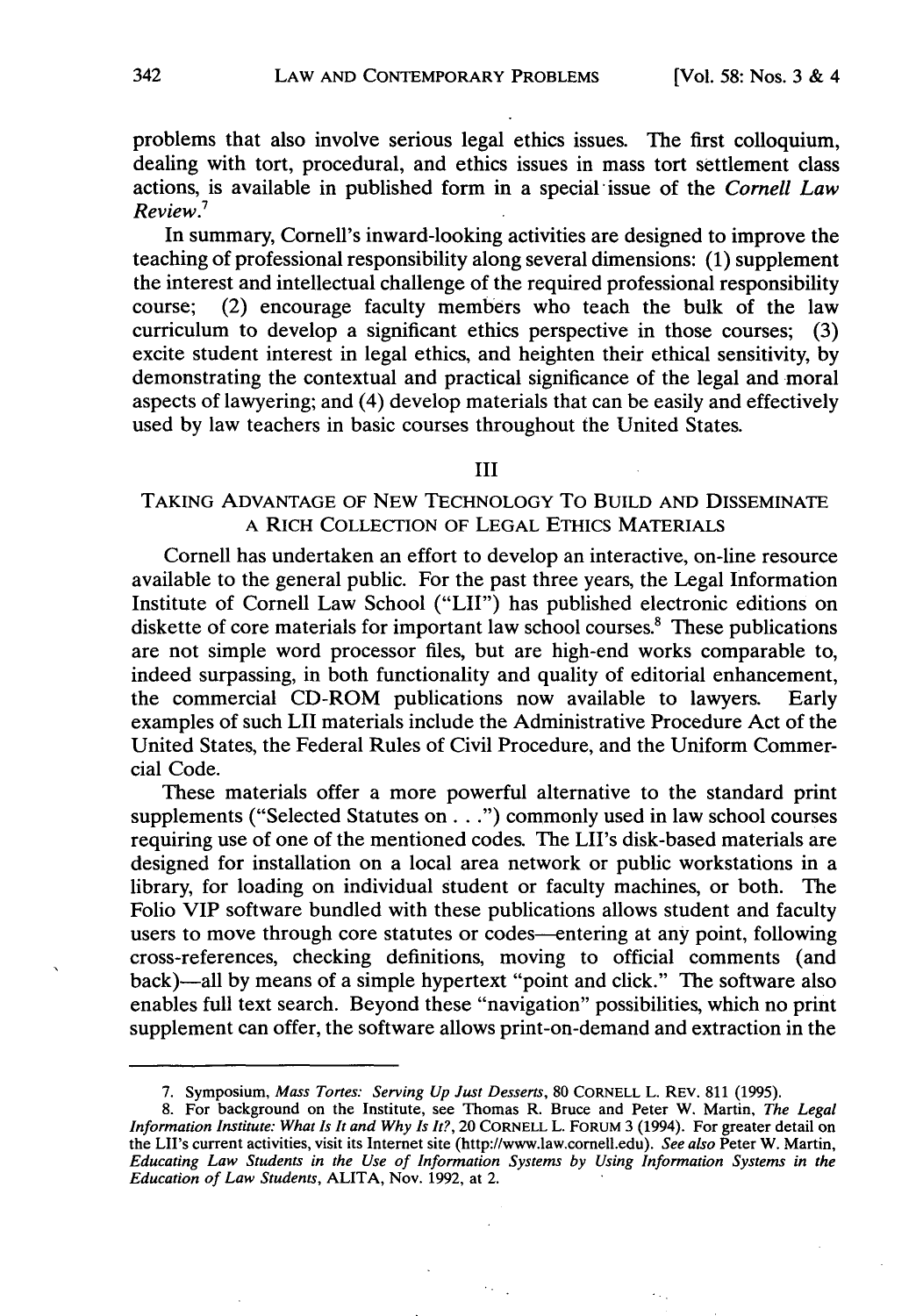form of text files. More significantly, it permits users to add marginal comments, highlight text, and create their own hypertext links. As a consequence, the navigation tools are not simply pre-packaged but are available to students and faculty members, enabling more active forms of appropriation and annotation than are possible with print or on-line databases. Indeed, the open architecture of Folio VIP encourages students and faculty to add and link additional notes and documents to the "published" core text, ranging from the course outline and daily notes to downloaded cases.

In combination with its novel disk publication program, LII established the first Internet site focused on law. At *http://www.law.cornel.edu/,* large numbers of lawyers, law students, public officials, educators, and lay people have, since 1992, found free access to decisions of the Supreme Court of the United States, the full text of the U.S. Code, a large collection of treaties, and a growing "library" of commentary. These Internet offerings have included but not been limited to the materials the LII has published for law school (and lawyer) use on diskette.

Building on this experience and audience, Cornell's Keck projects include a major initiative focused on the key legal materials on the law of lawyering. The LII diskette offerings for academic year 1995-96 include a core collection in this field made possible by Keck support, a nucleus that will grow in several directions. This material is now available on the Internet at *http://www2.law.cornell.edu/folio.pgi/RPC-OVERVIEW?.*

The initial collection includes the rules of professional conduct governing lawyers in California, District of Columbia, Idaho, New York, and Texas, as well as the ABA Model Rules of Professional Conduct. All are connected by hypertext links to a topical outline of the law of lawyering. The "law of lawyering," of course, is much broader than the issues normally dealt with in state ethics codes, since it includes the law regulating the legal profession and the "other law" of agency, civil procedure, criminal law and procedure, constitutional law, and evidence to which the ethics codes either refer or are subject.<sup>9</sup> The topical outline allows a user to begin with an issue and compare, for example, how it is treated in New York and California. The outline also has been set up so that a user focusing on a particular jurisdiction (or the Model Rules) can at any point see how the same matter is treated elsewhere. A personal notes file, based on the same topical structure, allows any user, whether faculty, student, or lawyer, to add commentary and hypertext links to any portion of the collection.

<sup>9. &</sup>quot;Other law" refers to the generally applicable law that has special bearing on services lawyers perform for clients. For example, agents owe fiduciary duties to their principals (the lawyer-clien relationship is a special form of agency); tort law provides the source of legal malpractice claims and defenses; evidence law governs the scope and application of the attorney-client privilege; the law of criminal complicity applies to lawyers who assist illegal client conduct; and constitutional law governs such matters as ineffective assistance of counsel.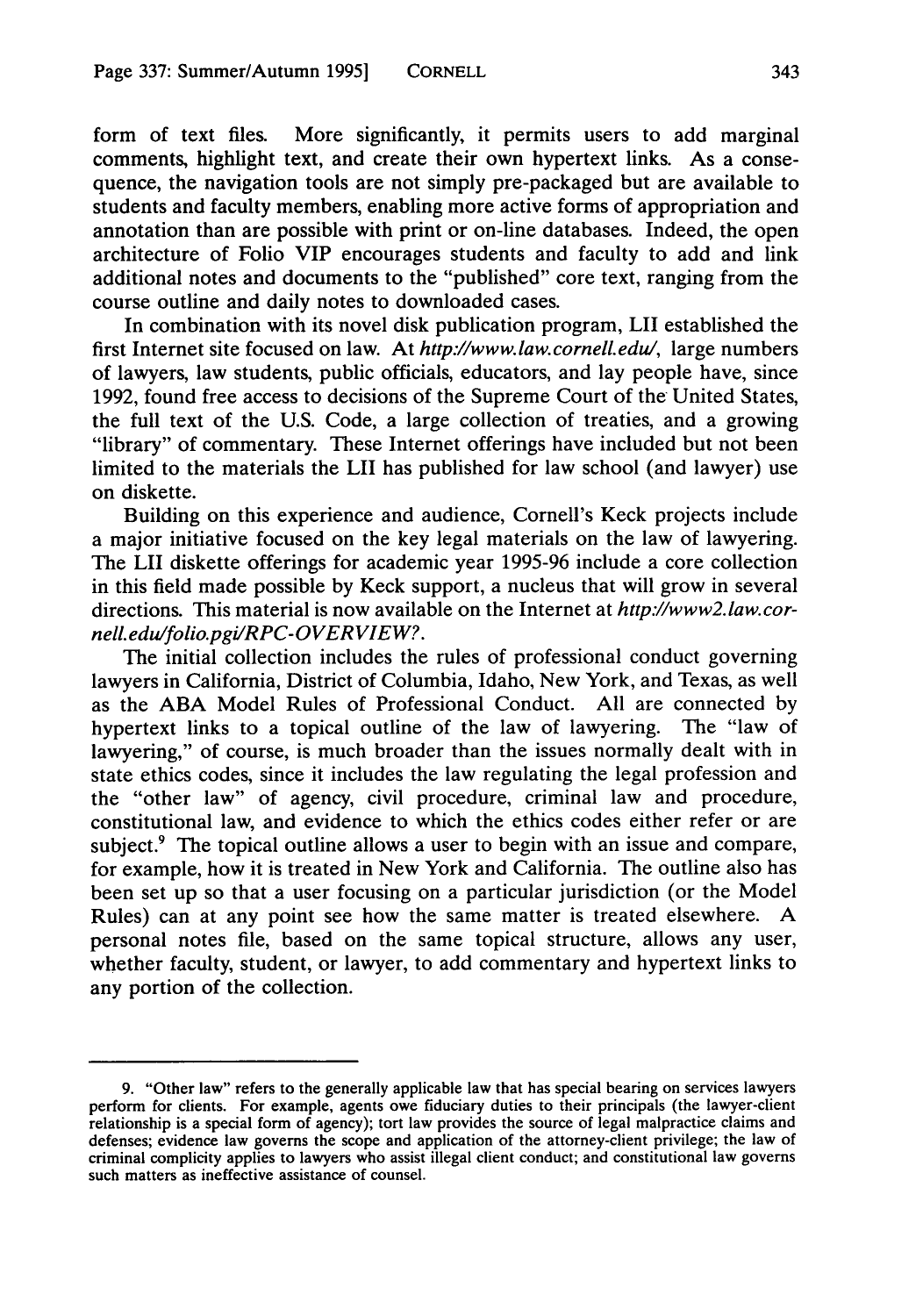Moving a step beyond this richly linked structure of primary material with its many possibilities for comparative analysis, Professor Cramton has prepared an analytic overview of legal ethics in California that has been converted to hypertext by the LII. Its many citations of statutory and code provisions have been turned into "point and click" pathways to the underlying source.

Both Internet and disk versions of this growing body of legal ethics material have been built with an open and extensible architecture in anticipation that other jurisdictions will be added to the primary law collection and that the analytic overview for California will provide a model that can be adapted and used by experts on professional responsibility in other states.

This work is now mature enough to be used (and built upon) in law schools and by lawyers located in the jurisdictions covered in the present collection. The distribution network of Internet publication via the World Wide Web allows law schools anywhere in the United States, indeed anywhere in the world, not only to use but also to add to this core collection.

A CD-ROM containing the full set of legal ethics materials as of October 1995, along with the software necessary to work with them, was distributed and demonstrated at the November 1-4, 1995, conference of Keck grantees at Duke University Law School. Our presentation, summarized below, concentrated on important ways this new technology can add to the effectiveness of faculty and student work on issues of legal ethics and to the connection between that work and the profession. We also pointed out specific ways that the structure we have begun can be extended and enriched by others.

Consider, for example, the following possible use of the legal ethics library. Suppose a California lawyer is interested in researching the question of whether a law firm that had provided bond counsel services to a corporation in the recent past could later represent a supplier of the corporation in major contract litigation against the former client. This lawyer could begin at any number of points in the "library"-for example, with the "dynamic table of contents" of the analytic overview of legal ethics in California or the comprehensive topical overview. Moving through either table of contents from larger to smaller topics, the lawyer would find the section dealing with "representation contrary to interest of former client." Clicking on the heading leads directly to the overview text on that subject, which in turn leads either to links to California statutes, rules, and cases or to primary materials of several states. In either case, all references to the ethics rule or relevant case law are highlighted and can be clicked on for direct access to the cited point in the full text of the underlying documents.

Alternatively, the lawyer could find the relevant text or rule by conducting a Boolean search of the textual narrative, which locates all places where "former client" is found in the text, perhaps in combination with another term. The textual narrative attached to the topic cites and links to the relevant California ethics rule and California cases and ethics opinions applying and interpreting it. Ninth Circuit decisions involving California lawyers would also be included.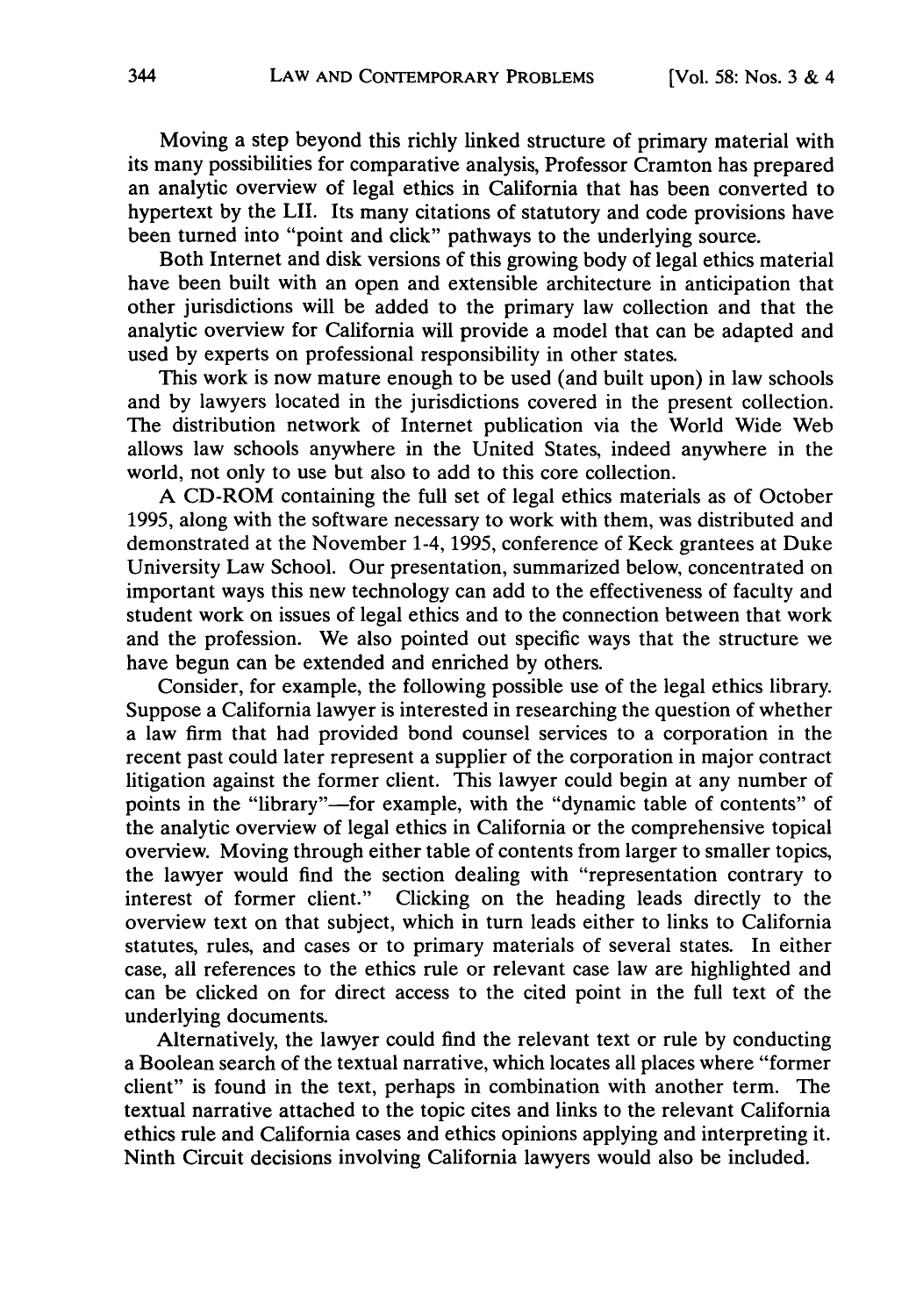When the materials are fully developed in several years, they will include the full text of relevant case law (state and federal), ABA and state ethics opinions, and perhaps some other secondary materials. A Boolean search of the entire information base, as in a Westlaw or Lexis search, would provide an alternative way to get a listing and individual view of relevant materials. The lawyer could then gain further insight by examining ABA or ALI materials, relevant federal court decisions, or other items. The investigation might alert the lawyer to other possible issues presented by the factual situation (such as disqualification in a proceeding as a remedy for an impermissible conflict of interest or civil liability of the law firm for use of confidential information against a former client). These issues could be explored under the separate topics dealing specifically with them.

We hope that by late 1997 the legal information library will include material on at least the dozen jurisdictions that contain more than two-thirds of the nation's lawyers (listed in order of lawyer population): California, New York, Illinois, Texas, the District of Columbia, Florida, Ohio, Pennsylvania, Massachusetts, New Jersey, Michigan, and Georgia. Other large states would be added as feasible. Ultimately, the library may include the ethics laws of all U.S. jurisdictions.

Creation of the state narratives will be a major undertaking. The current plan is to employ the pro bono efforts of major law firms centered in the various jurisdictions. Every major law firm has an ethics specialist or ethics committee. These specialists and/or committees could supervise and monitor the efforts of the firms' able associates and summer law clerks. The law firm would also be in a good position to provide annual updates to keep the material current. The law firm would benefit by having its name associated with the summary of the state's law of lawyering.

Our role in the preparation of these libraries will be that of a general editor, with individual law firms as the authors for each jurisdiction. Preparation of the libraries will be eased by the following: (1) the topical organization of the textual narrative will be uniform across jurisdictions; (2) substantial portions of the narrative will be carried over to other states (the introductory statement of the topic, the issues raised, the policies involved, and a summary of the general domestic law on the subject, including summaries of ABA ethics rules, opinions, and standards as well as federal materials applicable in all states); (3) some of the primary materials will be common to all libraries (ABA materials, excerpts from the **ALI** Restatement of the Law Governing Lawyers, relevant U.S. Supreme Court and federal agency material); and (4) the Cornell participants (Roger C. Cramton, Charles W. Wolfram, Peter W. Martin, and Thomas Bruce, assisted by student research assistants) will provide advice, assistance, and quality control.

Thus far, these plans have been executed according to schedule. During the 1995-96 academic year, the scope and content of the legal ethics library will be enormously expanded by the addition of state-by-state textual narratives on the